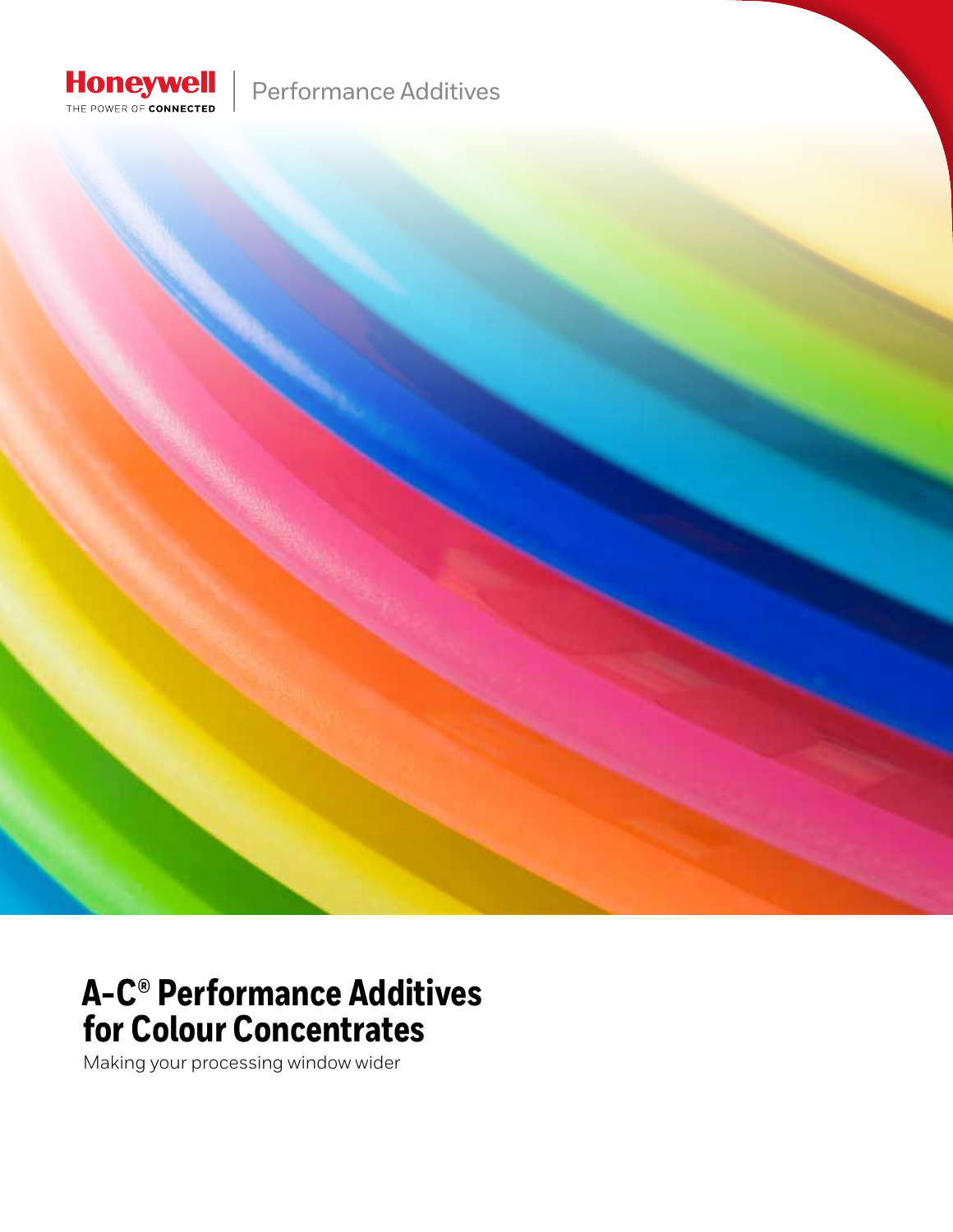## **Honeywell... Gives you every advantage**

Honeywell's A-C Performance Additives help you streamline processes to make better, more effective and profitable colour concentrates for a wide variety of thermoplastics materials that give you a competitive edge in the marketplace. With a versatile line of nearly 100 polyethylene, copolymer, and micronized polyolefin waxes, we can offer a diverse array of compositions, properties and particle sizes that meet virtually any application requirements you have.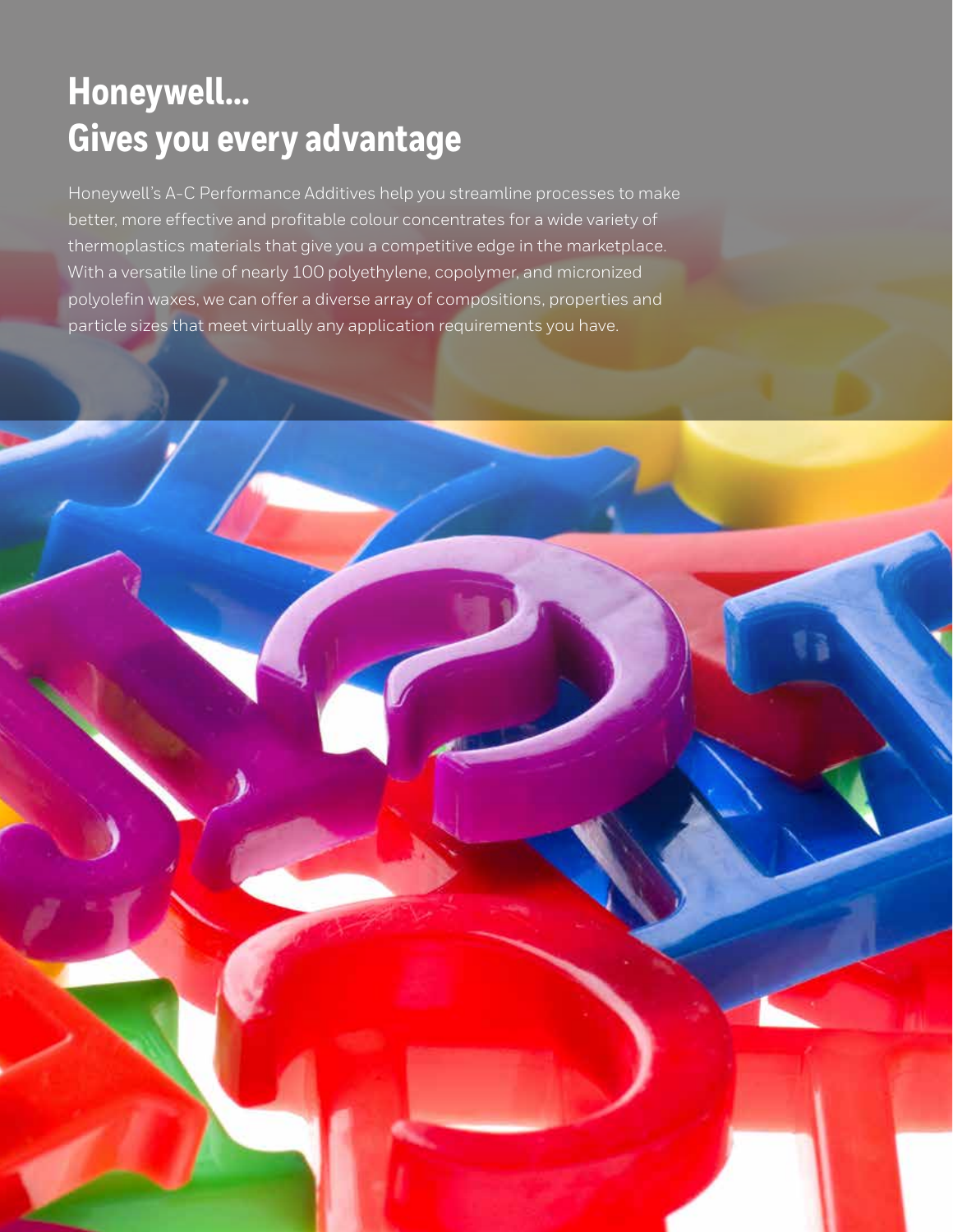#### **You Have a Wide Range of Choices**

This versatile line of A-C® Performance Additives includes a variety of different chemical functionalities that can satisfy the needs of just about any type of colourant system used in plastics. Among our offerings are homopolymers as well as ethyleneacrylic acid and other copolymers. We also offer the AClyn® series of ionomers (metal salts of acid functional copolymers.)

#### **You Can Rely on Honeywell's Expertise**

Honeywell has more than 45 years of experience in the field of polymer science. We were the first to produce polyethylene waxes. Years of innovation in product design and experience in solving problems for our customers have made our line of A-C polyethylenes the world's widest, most versatile family of low molecular weight polyethylene waxes.

Today, we are still one of the world's leading manufacturers of low molecular weight polyethylene polymers and copolymers and have the know-how and expertise to consistently deliver products of the highest quality.

But products of the highest quality are only part of the Honeywell equation. You also get the advantage of our global supply and customer service capabilities, assuring you of the right product delivered when and where you need it. And you get the benefits of our vast industry applications knowledge and formulations know-how that can help you formulate your products easily and cost-effectively.

# **Here's how A-C® Additives help you make better colour concentrates**

Because of their versatility and composition, A-C Polyethylene products give you a unique set of performance characteristics in almost all colour concentrate systems, including those used in polyethylene, polypropylene, polystyrene, polyamide, polycarbonate, ABS, PET, PBT, SAN, and several other engineering thermoplastics.

A-C Polyethylene waxes give you a high degree of flexibility in your product development. Benefits include:

- 
- Compatibility with numerous polymers and manufacturing processes
- Improved performance of hard to disperse organic and Inorganic colourants
- Enhanced colour strength and performance in pre-colour resins
- Higher pigment loading at improved dispersion levels
- Higher production rates and easier processing capabilities
- Lower dusting
- Cost effectiveness

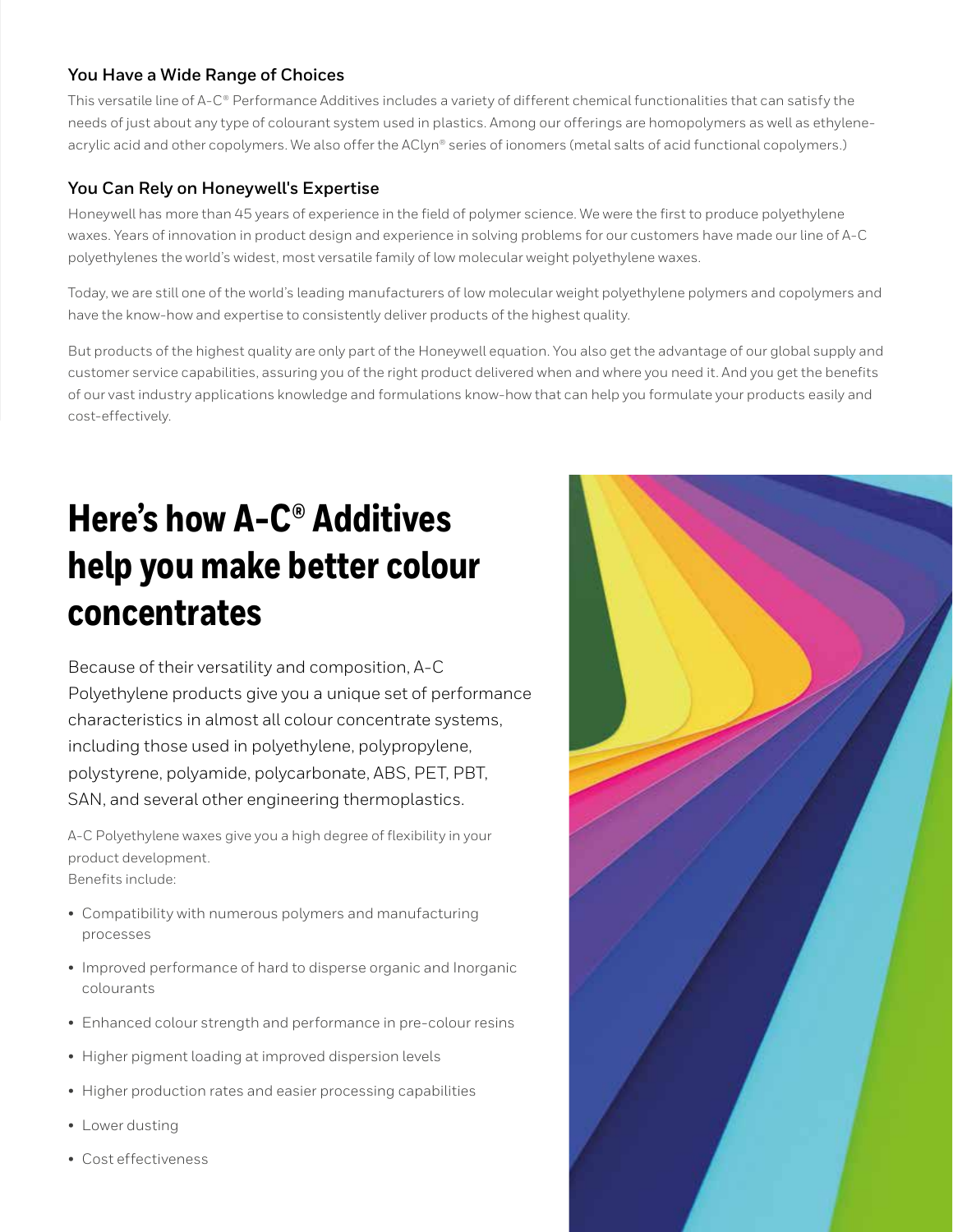# **Typical properties of A-C® Performance Additives for colour concentrate applications and plastics**

|                                   | <b>METTLER DROP POINT</b><br>(ASTM D-3954) | <b>HARDNESS</b><br>(ASTM 0-5) (DMM) | <b>DENSITY</b><br>(ASTM D. 1505) (G/CC) | <b>VISCOSITY BROOKFIELD</b><br>@ 140°C (CPS) | <b>ACID NUMBER (MG KOH/G)</b><br><b>ASTM D-1386</b> | PHYSICAL FORM  |  |  |
|-----------------------------------|--------------------------------------------|-------------------------------------|-----------------------------------------|----------------------------------------------|-----------------------------------------------------|----------------|--|--|
| <b>HOMOPOLYMERS</b>               |                                            |                                     |                                         |                                              |                                                     |                |  |  |
| A-C 617. A-C 617A                 | 101°C                                      | 7.0                                 | 0.91                                    | 180                                          | Nil                                                 | Prills. Powder |  |  |
| A-C 6, A-C 6A                     | 106°C                                      | 4.0                                 | 0.92                                    | 375                                          | Nil                                                 | Prills, Powder |  |  |
| A-C 8, A-C 8A                     | 113°C                                      | 1.0                                 | 0.93                                    | 450                                          | Nil                                                 | Prills, Powder |  |  |
| A-C 9, A-C 9A                     | $115^{\circ}$ C                            | 0.5                                 | 0.93                                    | 450                                          | Nil                                                 | Prills, Powder |  |  |
| A-C 16, A-C 16A                   | 102°C                                      | 5.5                                 | 0.91                                    | 525                                          | Nil                                                 | Prills, Powder |  |  |
| A-C 715                           | 109°C                                      | 2.5                                 | 0.92                                    | 4000                                         | Nil                                                 | Diced          |  |  |
| A-C 735                           | $110^{\circ}$ C                            | 2.5                                 | 0.92                                    | 6000                                         | Nil                                                 | Diced          |  |  |
| <b>HOMOPOLYMERS</b>               |                                            |                                     |                                         |                                              |                                                     |                |  |  |
| A-C 629, A-C 629A                 | $101^{\circ}$ C                            | 5.5                                 | 0.93                                    | 200                                          | 15                                                  | Prills, Powder |  |  |
| A-C 655                           | $107^{\circ}$ C                            | 2.5                                 | 0.93                                    | 210                                          | 16                                                  | Prills         |  |  |
|                                   | HIGH DENSITY OXIDIZED HOMOPOLYMERS         |                                     |                                         |                                              |                                                     |                |  |  |
| A-C 316A                          | $140^{\circ}$ C                            | 0.5                                 | 0.98                                    | 8500*                                        | 16                                                  | Powder         |  |  |
| A-C 307A                          | $140^{\circ}$ C                            | 0.5                                 | 0.98                                    | 85000*                                       | $\overline{7}$                                      | Powder         |  |  |
| A-C 392                           | 138°C                                      | 0.5                                 | 0.99                                    | 4500*                                        | 30                                                  | Prills         |  |  |
| ETHYLENE-ACRYLIC ACID COPOLYMERS  |                                            |                                     |                                         |                                              |                                                     |                |  |  |
| A-C 540, A-C 540A                 | $105^{\circ}$ C                            | 2.0                                 | 0.93                                    | 575                                          | 40                                                  | Prills, Powder |  |  |
| A-C 580                           | $95^{\circ}$ C                             | 4.0                                 | 0.94                                    | 650                                          | 75                                                  | Prills         |  |  |
| ETHYLENE-VINYL ACETATE COPOLYMERS |                                            |                                     |                                         |                                              |                                                     |                |  |  |
| A-C 400, A-C 400A                 | $92^{\circ}$ C                             | 9.5                                 | 0.92                                    | 595                                          | VA 13%                                              | Prills. Powder |  |  |

|                             | <b>METTLER DROP POINT</b><br>(ASTM D-3954) | <b>HARDNESS</b><br>(ASTM D-5)(DMM) | <b>DENSITY</b><br>(ASTM D-1505)(G/CC) | VISCOSITY BROOKFIELD<br>te 140°C (CPS) | <b>SAPONIFICATION NUMBER</b><br>MG KOH/G | PHYSICAL FORM     |
|-----------------------------|--------------------------------------------|------------------------------------|---------------------------------------|----------------------------------------|------------------------------------------|-------------------|
|                             | MALEIC ANHYDRIDE GRAFTED COPOLYMER         |                                    |                                       |                                        |                                          |                   |
| l A-C 573P.A-C 573A   105°C |                                            | 4                                  | 0.92                                  | 500                                    | 3-6                                      | Pastilles, Powder |

|                               | <b>MELTING POINT (DSC)</b> | <b>HARDNESS</b><br>(ASTM D-5) (DMM) | <b>DENSITY</b><br>(ASTM D-1505) (G/CC) | VISCOSITY BROOKFIELD<br>@ 190°C (CPS) | <b>SAPONIFICATION NUMBER</b><br>MG KOH/G | <b>PHYSICAL FORM</b> |
|-------------------------------|----------------------------|-------------------------------------|----------------------------------------|---------------------------------------|------------------------------------------|----------------------|
| LOW MOLECULAR WEIGHT IONOMERS |                            |                                     |                                        |                                       |                                          |                      |
| AClyn® 295A**                 | $99^{\circ}$ C             |                                     | 0.93                                   | 4500                                  | Nil                                      | Powder               |
| AClyn 289A**                  | 100°C                      | 0.5                                 | 0.93                                   | 50000                                 | <b>Nil</b>                               | Powder               |

\* Measured at 150ºC

\*\*Make to Order Product

Note: The typical property data are average production values and cannot be considered as specifications. Product specifications are available on request.

Modification of properties to meet your individual needs is possible.

Please contact us with you specific requirements.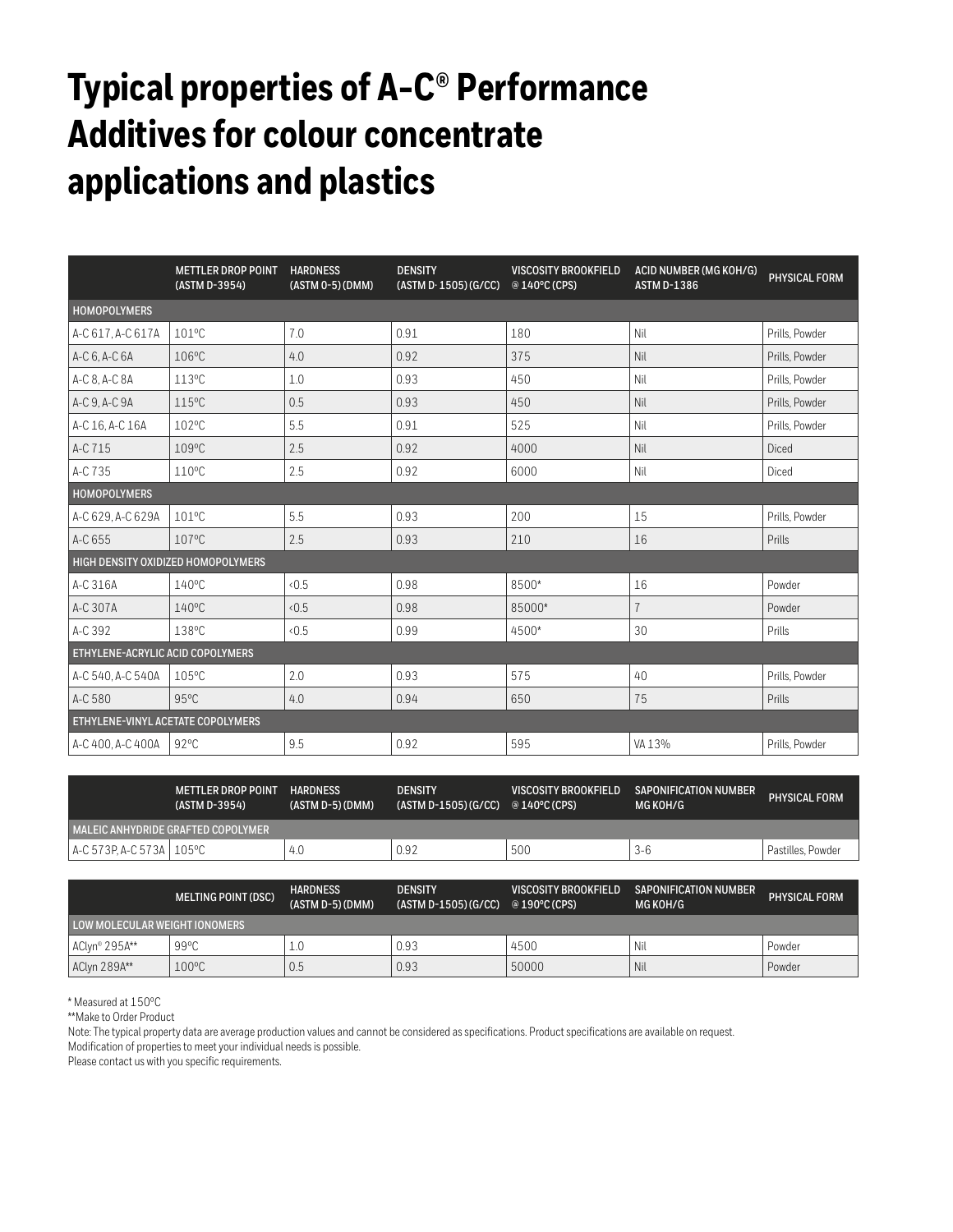# **A-C® Waxes and AClyn® ionomers as Dispersants**

The molecular weights of A-C waxes range from 2000 to 8000. When combined with AClyn ionomers, they provide optimal dispersing behaviour and colour strength. Their low to medium melt viscosity, coupled with their high thermal stability, lets you reduce pigment degradation during processing.

AClyn ionomers, which are made by the reaction of ethylene acrylic acid copolymers with a strong base, such as ZnO, have a much higher viscosity and are harder than unmodified waxes. The ionomers provide better performance over all three steps of the dispersion mechanism, including mixing. The other A-C waxes are particularly important during the wetting and distribution steps of the mechanism.

You can attain the excellent dispersion and other performance characteristics by using the appropriate A-C additive or combination of additives for your formulation. The choice of which product to use depends on the type of pigment, the polymer type from which the final product is made, and on constraints fixed by the processing equipment. However, no matter what your specific need, there is an A-C wax that meets it.

For example, if you're formulating for polyolefin based concentrates, you might use a blend of A-C 9A and A-C 629A. This combination is more effective in dispersing organic pigments than either stearates or A-C 6A with stearates. By adding polarity to the wax system, you get greater affinity to the pigment surface. This gives you better dispersion and wetting.

Similarly, you might consider using A-C 573A (Ethylene Maleic Anhydride) in a polyolefin matrix because it has an excellent affinity for rutile grade titanium dioxide (Ti02). This product gives you far more effective dispersion than either homopolymer or oxidized homopolymer products.

Moreover, when working with polar pigments, you might choose a polar wax like an oxidized polyethylene. If over-lubrication becomes a problem during processing, or if the wax doesn't help disperse the pigment, especially difficult pigments such as phthalocyanine and quinacridone, you might add an ionomer to your dispersant mix.

| <b>GRADE</b>                        | <b>USE</b>                                                             |  |  |  |  |
|-------------------------------------|------------------------------------------------------------------------|--|--|--|--|
| PE HOMOPOLYMERS                     |                                                                        |  |  |  |  |
| A-C 617A                            |                                                                        |  |  |  |  |
| $A-C6A$                             |                                                                        |  |  |  |  |
| A-C 8A                              | Polyolefins (Styrenics, PVC)                                           |  |  |  |  |
| A-C 16A                             |                                                                        |  |  |  |  |
| A-C 9A/F                            |                                                                        |  |  |  |  |
| ETHYLENE VINYL-ACETATE COPOLYMERS   |                                                                        |  |  |  |  |
| A-C 400A                            | Styrenics, PVC                                                         |  |  |  |  |
| MALEIC ANHYDRIDE GRAFTED COPOLYMERS |                                                                        |  |  |  |  |
| A-C 573A                            | Polyolefins, Compatibilization, Fluorescent MB                         |  |  |  |  |
| <b>IONOMERS</b>                     |                                                                        |  |  |  |  |
| AClyn 295A/289A*                    | Colour Enhancer, Compatibilization, Universal MB, Engineering Plastics |  |  |  |  |

#### **A-C Polyethylenes & Copolymers Product range for MB's (Masterbatches)**

\*Make to Order Product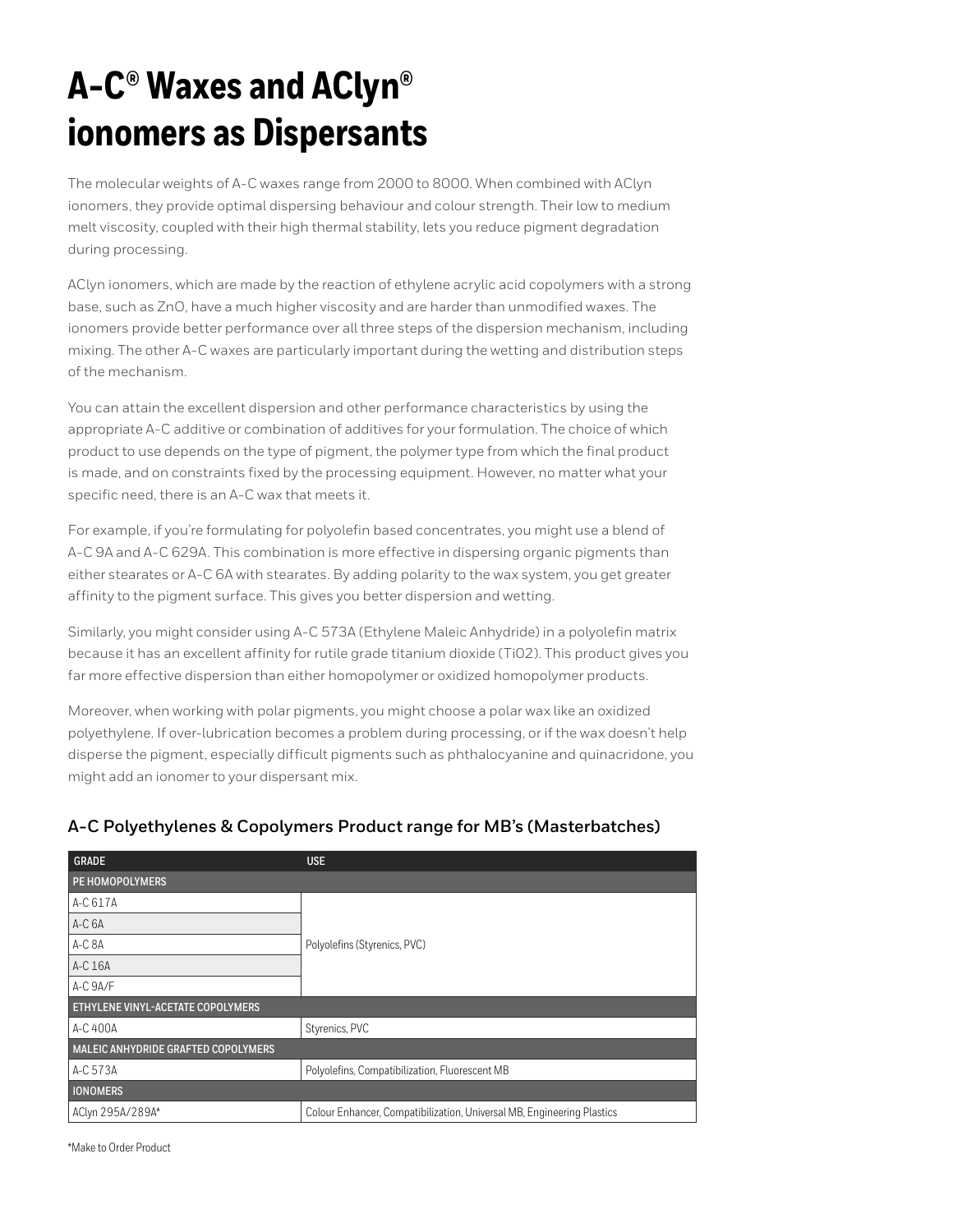### **Some experimental data**

#### **Phthalocyanine Blue LDPE Masterbatch dispersed on a Brabender Kneader**

The ability of Honeywell's A-C waxes and ionomers to improve dispersion was evaluated by preparing masterbatches with phthalocyanine blue on a Brabender kneader and measuring the colour strength. All ingredients in the formulations in Table 1 were pre-blended by tumble mixing, then dispersed in a Brabender kneader at a speed of 100 rpm for 15 minutes. Plaques were injection molded to provide samples for measuring colour strength.

#### **Colour strength illustration of phthalocyanine blue formulations**



*These are only indicative illustrations and do not represent exact colour strength.*

#### **Results from the experimental formulations**

IA, IIA, and IIIA are resin-based colour concentrates. IB, IIB, IIC, IIIB, and IIIC are LMWPE and/or ionomer-modified colour concentrates. IVA and VA are ionomer-based colour concentrates. The initial masterbatch IA, which contains 25% pigment dispersion without wax was used as the standard. All results are expressed in percent versus standard. The phthalocyanine blue was extended to a 10:1 ratio with titanium dioxide (Ti02) in all cases. In formulations IIA and IIIA, the pigment was insufficiently wetted, resulting in re-agglomeration that reduced its effectiveness as a colourant.

Overall, however, the results showed that as the pigment concentration increased, the wax became more indispensable to the formulation, and that wax/ionomer combinations improved colour dispersion. AClyn® grades, which are even better pigment wetters than waxes, possess polar domains within the neutral wax matrix. The ionomers attract the pigment and the wax insulates it from other pigment particles. Under identical processing conditions. AClyn used as the sole carrier gave the best colour dispersion and highest pigment concentration.

| PHTHALOCYANINE BLUE - EXPERIMENTAL FORMULATIONS |     |           |             |                |                |             |             |             |            |           |
|-------------------------------------------------|-----|-----------|-------------|----------------|----------------|-------------|-------------|-------------|------------|-----------|
| <b>FORMULATION</b>                              | IA  | <b>IB</b> | <b>IIIA</b> | $\mathsf{IIB}$ | $\mathsf{IIC}$ | <b>IIIA</b> | <b>IIIB</b> | <b>IIIC</b> | <b>IVA</b> | <b>VA</b> |
| Pigment                                         | 25  | 25        | 30          | 30             | 30             | 40          | 40          | 40          | 45         | 50        |
| Resin LDPE                                      | 75  | 65        | 70          | 60             | 60             | 60          | 50          | 50          |            |           |
| LMWPE                                           |     | 10        |             | ΠU             |                |             | Τn          |             |            |           |
| AClyn 295A                                      |     |           |             |                |                |             |             |             | 55         | 50        |
| Colour strength                                 | 100 | 118       | 72          | 105            | 120            | 65          | 100         | 120         | 140        | 130       |

The above formulations and procedures are only suggestions for customer consideration. Customers are responsible for formulating and using products in their own processes.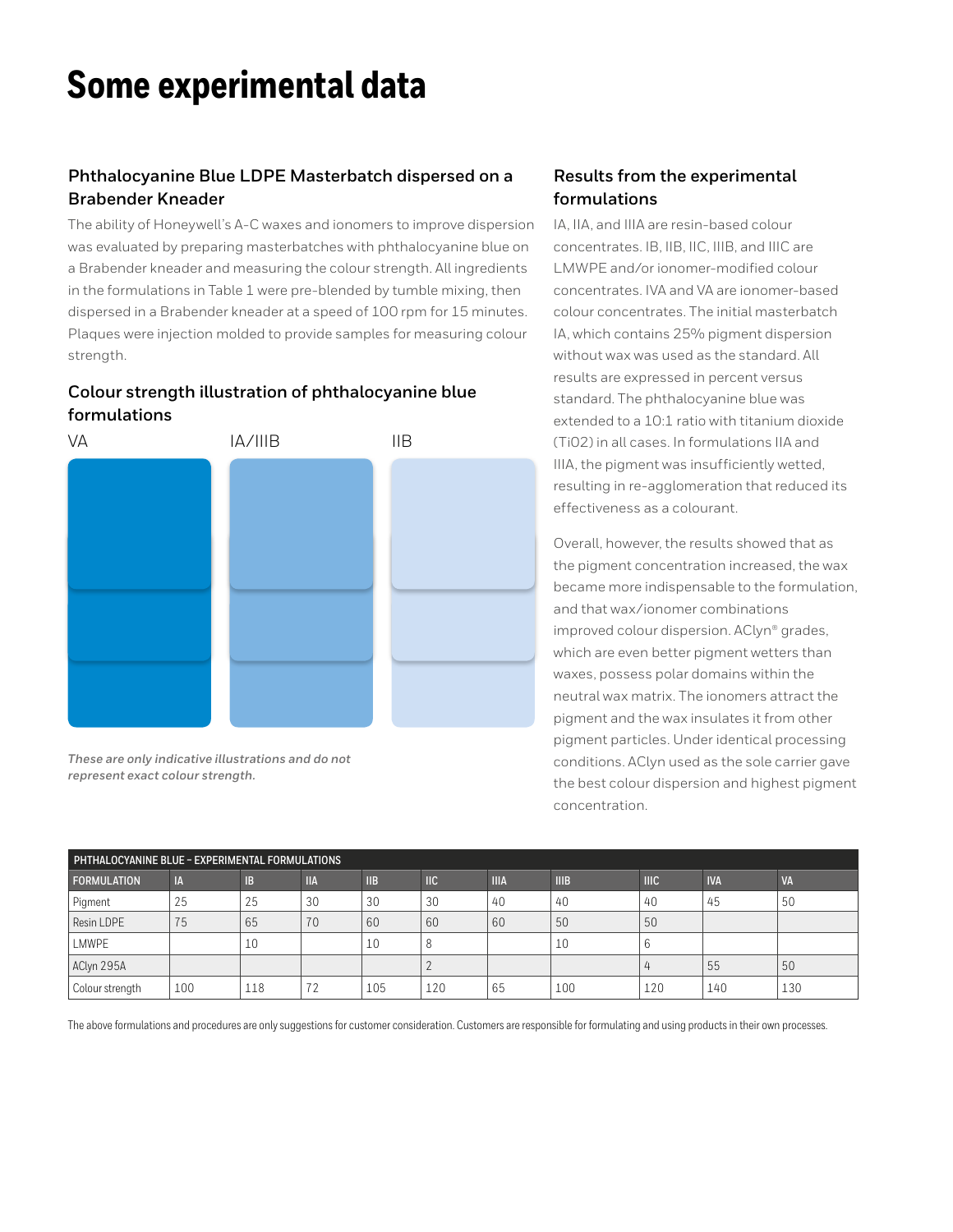

# **Wax/Ionomer Combination for Polypropylene Fiber Applications**

Based on the wax/ionomer performance demonstrated in the typical masterbatches, a semitechnical production trial was undertaken to see how the products performed in colouring polypropylene fibers with a difficult-to-disperse red pigment. In this experiment, a wax/ionomer combination was tested against propylene wax.

The LMWPE wax/ionomer blend in the polypropylene fiber grade formulation gave a higher quality dispersion compared with the propylene wax used alone. The wax/ionomer blend improved spinnability, while providing comparable elongation to the standard fiber. As the SEM photographs taken at 200X and 2500X clearly show, there are no defects on polypropylene fibers treated with the A-C® 8A/AClyn® 295A combination. Defects are obvious on the fiber treated with polypropylene wax.

#### **SEM photographs of PP fibers treated with a PP wax versus a LMWPE wax/ionomer combination**

Photographs of pp wax and wax/ionomer combination









*At 200x magnification And again at 2500x magnification*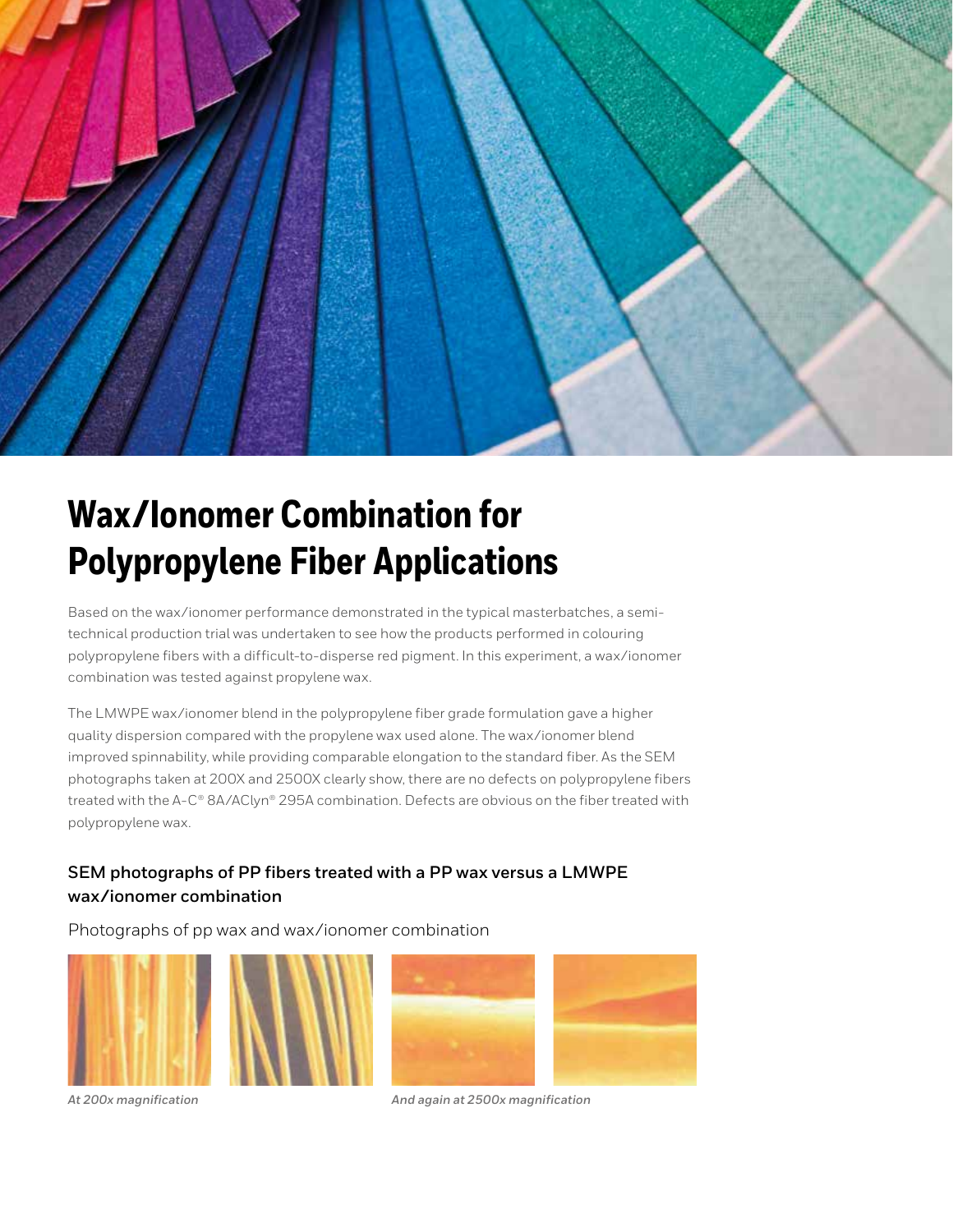# **Suggested Methods for Use of A-C Polyethylenes**

#### **Flushing (Sigma-Blade) Mixer**

This production method works most easily with LMW polymer-based concentrates. Because of its low speeds. this type of mixer does not generate frictional heat. Heat the mixer with high pressure steam to temperatures of 105 to 140°C (220 to 284°F). Add low molecular weight polymer and pigment. Let the polyethylene melt. Mix to form a uniform mass. It may be necessary to change the direction of the mixing blades occasionally to prevent the formation of unmixed areas or "dead spots.'' Total cycle times will range from 20 to 30 minutes, depending on the pigment used, the size of the mixer, and the available heat. Remove the resulting concentrate from the mixer and grind with conventional granulating equipment. Blend the dispersion with HMW resin and extrude or formulate with the finished product "as is."

#### **High Intensity Mixers**

These production methods work best when used to produce LMW polymer-based concentrates. You can also use them to produce LMW polymer-modified concentrates.

**Fluxing Mixer:** Place all ingredients In the mixer without prior heating. Frictional heat will soften the LMW polymer and let it form small beads with the pigment. There will be a power drop when the mixture reaches a temperature of 80 to 95°C (170 to 204°F). When this occurs, transfer the material to a cooling mixer. Cool the mixture for a few minutes, then extrude or pelletize as needed.

Remember that when amperage and melt temperatures start to accelerate, cooling and discharge take place before blocking and mass melting. Also, when dry mixing or fluxing, especially when using organic pigments with a high surface area, keep the mixing time less than two minutes and the speed of the mixer below 2000 rpm to prevent re-agglomeration. Once re-agglomeration occurs, it is usually irreversible.

**Banbury Mixer·:** Use this kind of equipment to produce resin-based or A·C Performance Additivebased concentrates. Usually, though, it is so easy to mix concentrates made with A-C wax or wax/ ionomer combinations that devices as powerful as Banbury mixers are not needed. A-C Performance additive-based colour concentrates don't require the high temperatures used to produce HMW resin concentrates. It may even be necessary to cool the Banbury mixer to prevent excessive temperatures that wlll leave the mix too low in viscosity to provide sufficient pigment working. In some cases, after the pigment has been 'wet', it may be necessary to cool the batch to about 20°C (35°F) below the melting point of the polyethylene to ensure the necessary shear.

A-C 9A may be a more efficient process aid for compounding on a Banbury mixer. A-C 9A yields higher output rates because it provides less external lubrication (wall slippage) and better pigment dispersion because of improved shear and wax melt.

**Continuous Mixer:** This type of equipment is designed specifically for compounding. All operations take place in one piece of continuous equipment. The process lends itself to higher production rates. Typically, taking advantage of the higher melting point and low molecular weight of polyethylenes (LMW) maintains these high production rates.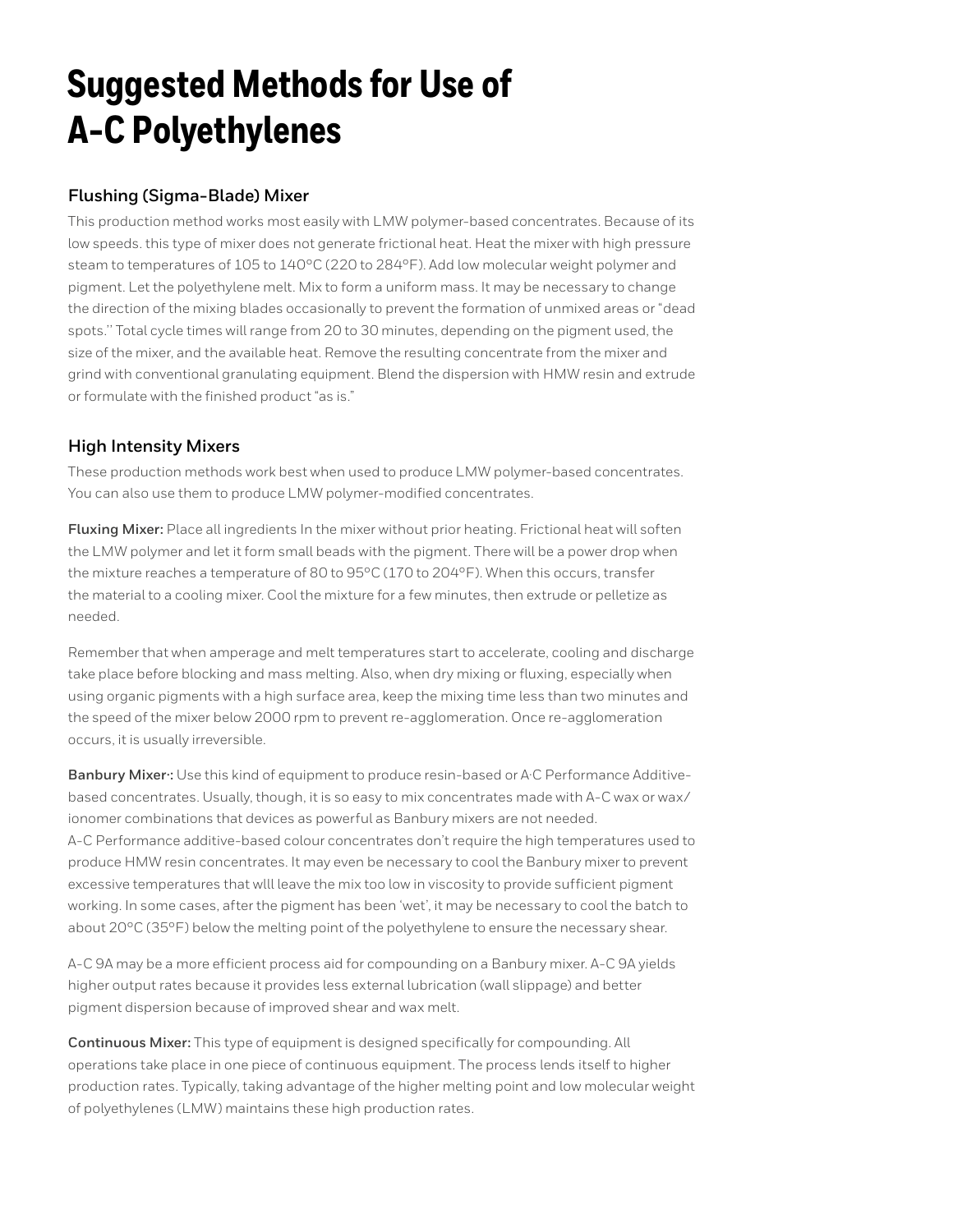#### **Extruders**

When compounding concentrates with an extruder, utilize a pre-mixing step to insure that the feed is uniform. You can also meter components into the feed area of the extruder. Because of the wide variety of extruder types, producing the same concentrate on two different machines involves different conditions and considerations. In general, you can mix incompatible materials more easily in twin-screw extruders than in single-screw machines.

When producing an A-C Performance Additive-modified concentrate on a single-screw extruder, let the LMW polymer coat the pigment during the pre-mix step. This assures that over-lubrication won't keep frictional heat from melting the resin pellets. This pre-wetting also provides dispersion of the pigment in the extruder.

Colour concentrates made with A-C Performance Additives require a different extruder profile than concentrates made with HMW resin systems. Since they don't have high viscosities above their melting points (unless very high loadings of organic pigments are used), concentrates made with Honeywell materials can be made at much lower temperatures.

Keep the feed zone temperature between 30 and 35°C (86 to 95°F) below the softening point of the LMW polymer to allow proper feed. The vehicle melts in the next series of zones. Keep the die zone temperature 20 to 30°C (68 to 86°F) below the softening point to form the concentrate into a ·solid upon exiting from the extruder. Use a die face pelletizer to finish the product.

A-C 9A may be a more efficient process aid for compounding on an extruder. A-C 9A yields higher output rates because it provides less external lubrication (wall slippage) and better pigment dispersion because it improved shear and wax melt beyond the feed throat of the extruder.

#### **Two-Roll Mill (Mostly PVC)**

Because it is difficult to control temperatures of two roll mills, this type of equipment is best suited for the production of resin-based and LMW polymer-modified colour concentrates. You can manufacture colour concentrates based on A-C Performance Additives in two roll mills, but take care to keep the temperatures low enough, or pigment loading high enough, to ensure a workable viscosity.

The above formulations and procedures are only suggestions for customer consideration. Customers are responsible for formulating and using products in their own processes.

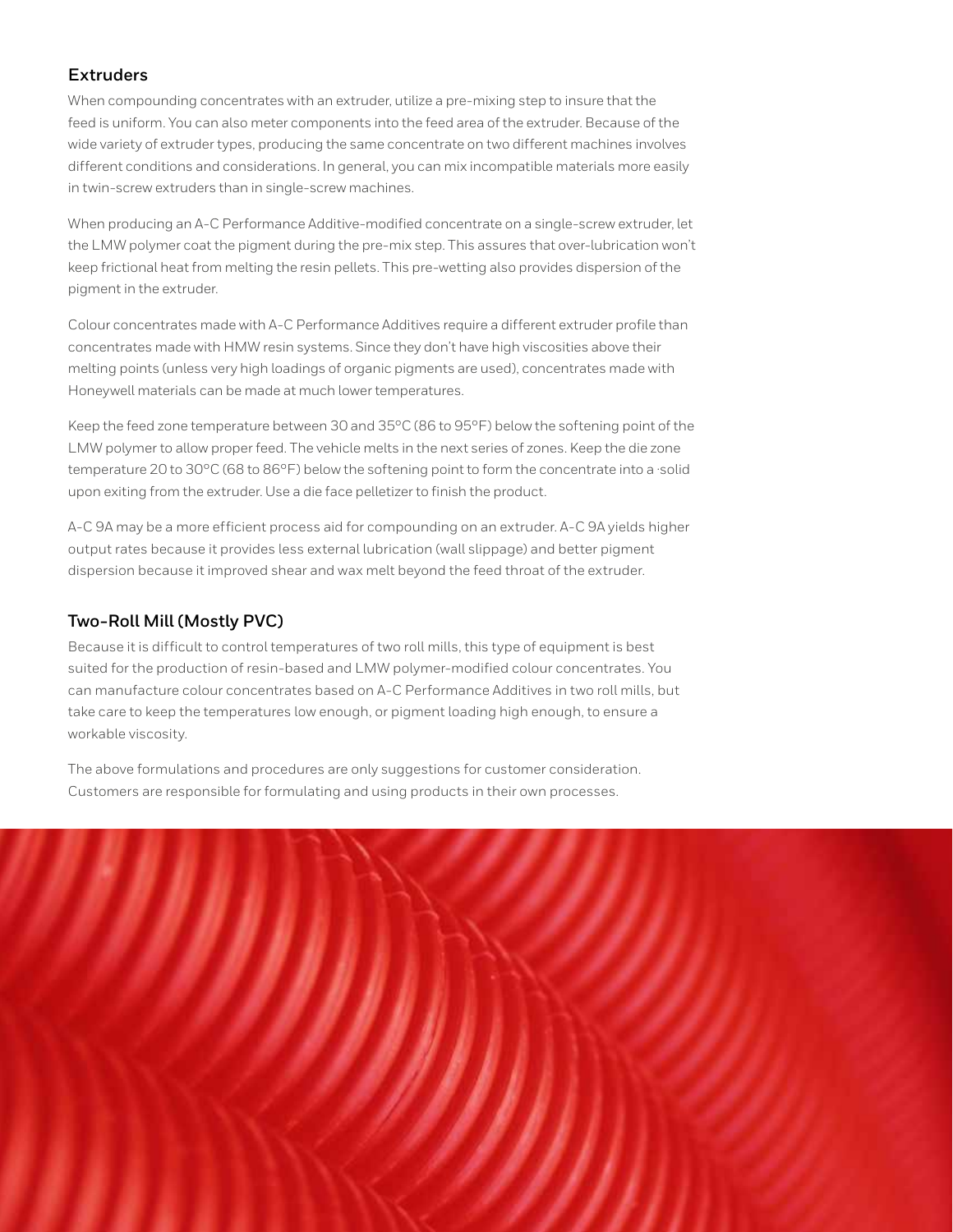# **The Competitive Edge**

A-C Performance Additives offer many important advantages and properties when used in colour concentrates for plastics. Among the improvements made possible by these versatile products are improved dispersion, enhanced pigment and filler performance, better compatibility and coupling, and improved melt flow and surface properties. And they are cost-effective.

Learn how to put the power of A-C Performance Additives to work for you. Visit our web site: **www.honeywell-additives.com** for complete technical specifications or to request a product sample. If you would like to speak to one of our dedicated account managers or customer service representatives, please contact the appropriate office in your region listed on the back cover.